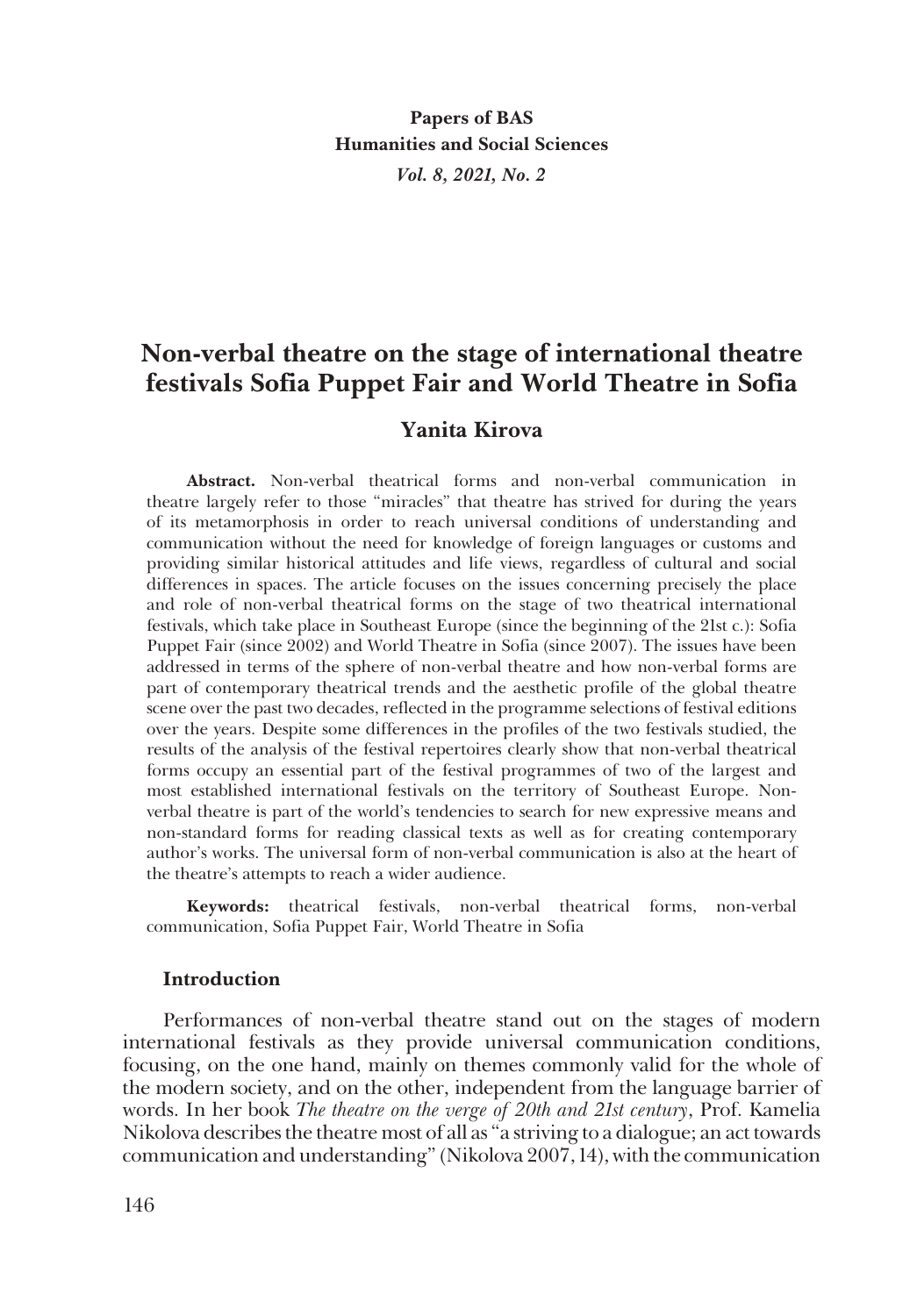taking place between man and the unknown around him (fate, the gods) in the very beginning, while later it went through various metamorphoses according to the development and movement of civilization. Over time, the idea of the common values of performers and spectators would change and modern theatre would begin to strive for universal conditions of understanding, more specifically towards elimination of the need to know foreign languages and customs and need for similar historical attitudes and views (Nikolova 2007, 14-15). It could be said that modern non-verbal theatrical forms and non-verbal communication in the theatre relate to a large extent to these universal conditions.

This article aims to address issues related to the place and role of non-verbal theatrical forms on the stage of two international theatre festivals that are part of the festival map of Southeast Europe (from the beginning of the 21st century): Puppet Fair Sofia (since 2002) and World Theatre in Sofia (since 2007). These two stand among the best European festivals as they champion the quality of the theatrical product and have a significant influence at local, national and international levels. The focus is on the questions to what extent and how the non-verbal theatrical forms are present in the programmes of these two festivals and what their role at the international festival stage is.

The sources of information on this agenda are quite varied in terms of their volumes and accessibility. In a West European context, festivals enjoy an increased researchers' attention. The festival phenomenon is identified as a possible subject of studies over the last twenty years (Doncheva 2021, 4). Multiple research works have been carried out concerning the various effects caused by the festivals over cultural, social and economic life in society (Stoeva, Nazer 2017). The works belong mainly to authors who are experts in anthropology, cultural studies and history of culture, sociology and economics. Their interest focuses festivals of any nature, including musical, folklore, ballet, cinema festivals, etc. However, there is a complete absence of scientific research in the area of non-verbal theatrical forms as part of the international festival network in the region of Southeast Europe. In some of her works, Prof. Kamelia Nikolova (Nikolova 2007; Nikolova 2013) pays attention to theatre festivals, but the focus is on the theatre in general, as well as on the system of management at the Edinburgh Festival. Her text for the first edition of the Balkan Dance Platform, 2001 (Nikolova 2001), touches on the issues concerning the dance in the Balkans, but there are no other publications on the subject since. Festivals are the main focus of scientific interests of Desislava Stoycheva, PhD (Stoycheva 2013), Prof. Nikolay Jordanov (Jordanov 2013, 35-41), Lyubomir Kutin, PhD (Kutin 2004; Kutin 2014; Kutin 2018), etc., however the issues they research have no direct bearing to the agenda of this article.

The main sources of information on the studied festivals are their websites. These sites are well structured and accessible in terms of the information that can be retrieved from them, except for some publications that are not present in the archives or are not sufficiently full and comprehensive. A primary source of information is the available brochures and catalogues from the individual issues of the festivals over the years as well as some articles in the media, some guest appearances on the air, some documentaries and video materials, field research (visiting several titles from the festival programmes from 2011 to 2021) and personal professional experience in the field of non-verbal theatre. While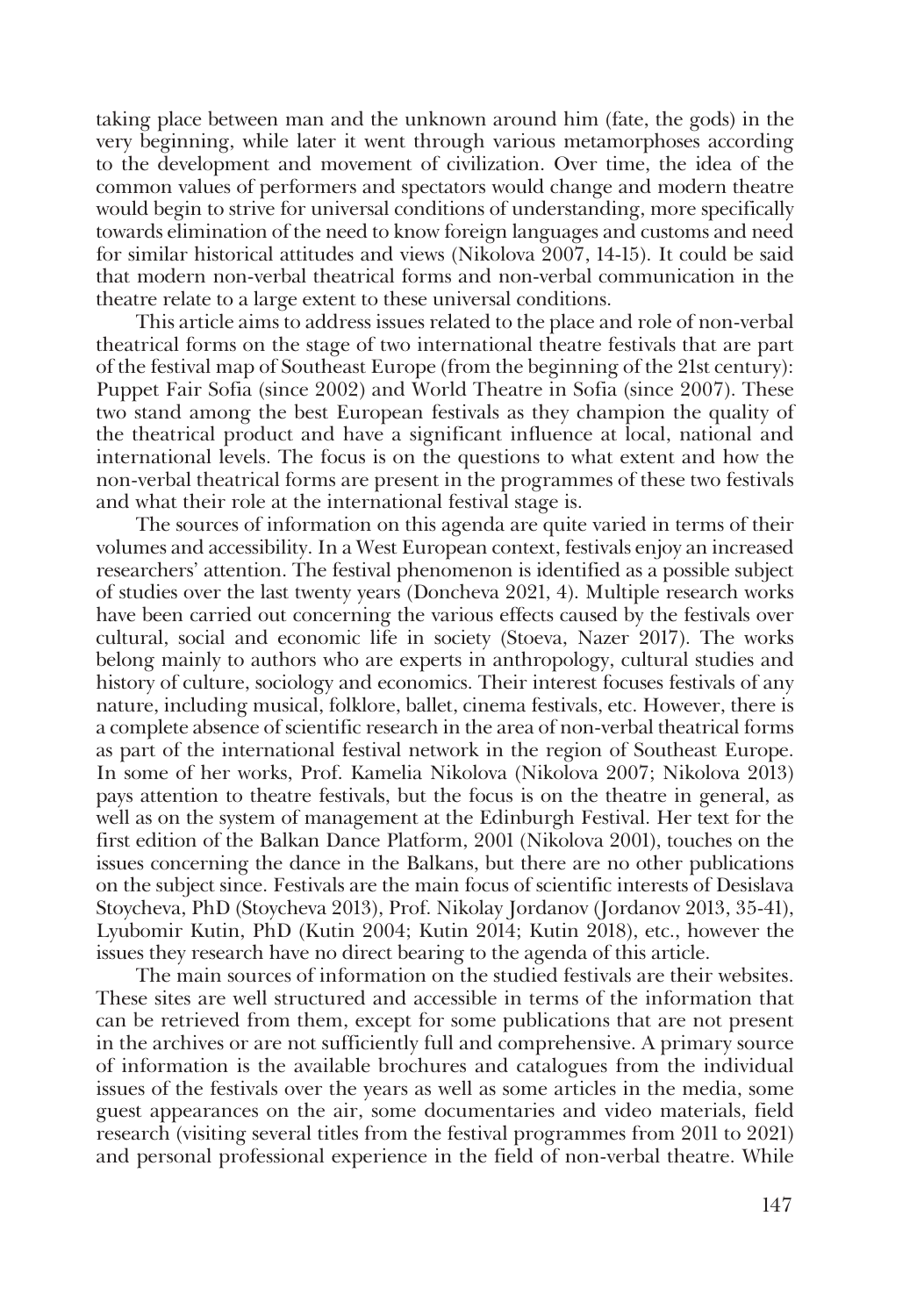

**Fig. 1.** *Swan Lake*, Norwegian National Opera and Ballet, World Theatre in Sofia, 2020, digital edition (Svetoven teatar v Sofia 2020)

the research base provided by the sources is good, much of the information about the individual artists, formations and productions participating in the festivals cannot be found in information portals other than those of the festivals. There is no analysis of the empirical material or highlighting of the key trends. For the purpose of this study, all available programmes in the archives of the festivals were used, starting from their establishment and through to 2019, it should be taken into account that the Puppet Fair Sofia Festival is biannual and is celebrated every second year. The editions from 2017, 2018 and 2019 are analysed in more detail due to the larger amount of information that can be found about them. The 2020 editions have not been reviewed, as due to the epidemic situation in the country and the world Puppet Fair Sofia did not take place, and the World Theatre in Sofia was digitalized (Fig. 1).

## **Profile and characteristics of the festivals studied**

After the 1990s, festivals became one of the fastest developing segments in the culture of the countries, with increasingly active communication and exchange of experience. By the end of the second decade of 21st c., several international theatre festivals were already successfully active in the region of Southeast Europe, with their agendas including both non-verbal and verbal performances. These are: The Belgrade International Theatre Festival (BITEF) (since 1967), the Puppet Fair Sofia (since 2002), World Theatre in Sofia (since 2007), the "Varna Summer" International Theatre Festival in Varna (since 1993), the "Small Season" launched by the Sfumato Theatre Laboratory, Sofia (since 2000), the International Puppet & Mime Festival of Kilkis, Greece (since 1998), Thesspuppet International Puppet & Pantomime Festival of Thessaloniki, Greece (since 2016), etc.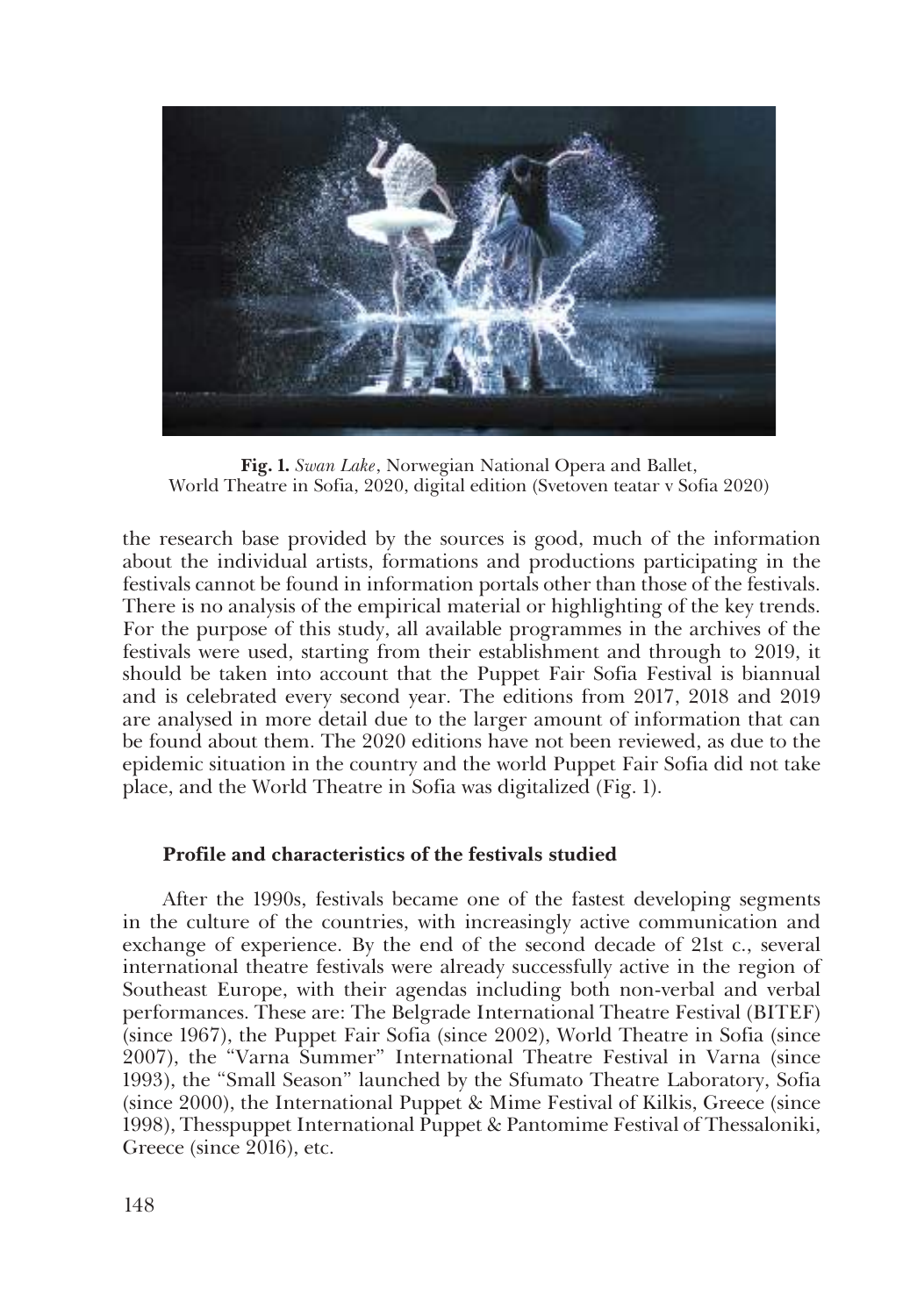On the other hand, the festival stage was conquered by some fully non-verbal theatrical forums. PANFIZ in Skopje (since 2007), the Dance and Non-Verbal Theatre Festival San Vincenti in Istria, Croatia (since 2000), the ACT Festival - Festival for Independent Theatre in Sofia (since 2011), the Antistatic International Festival for Contemporary Dance and Performance (since 2008), 180° Laboratory for Innovative Art, Sofia (since 2014), the Black Box International Theatre and Dance Festival, Plovdiv (since 2007), and One Dance Week, Plovdiv (since 2008). This second group of festivals fall out of the subject of this article as all productions participating in the editions are forms of non-verbal theatre. Mentioning thereof only aims to help build an overall picture describing the place of the non-verbal theatre as a selected form of international presentation. It should only be pointed out that in this case, the non-verbal forms occupy a substantial part of the international festival stage as they organize their own independent festivals of art without words.

The two festivals covered in this study were founded during the first decade of the 21st c., which is a common feature of most theatrical festivals across the regions of Southeast Europe in the context of the European funding programmes.

As most part of theatre festivals, the Puppet Fair Sofia, in particular (Fig. 2), and World Theatre in Sofia are of key importance to the development of alternative forms of theatre that are not part of the commercial demand of the audience, including non-verbal forms as an alternative to traditional theatre. The selections of the festivals are to some extent determined by the modern theatrical

tendencies and the aesthetic profile of the world theatrical stage during the last two decades. However, due to financial problems and the complex political and socio-economic situation in the countries of Southeast Europe, the best theatrical troupes and productions or representative for the respective forms may not always take part or come into the focus of the selectors and festival juries. Of course, the mechanisms of theatres' participation are a very broad and comprehensive topic.

As early as by the end of the 1980s, the cultural situation worldwide and the theatrical, in particular, went through significant changes. It can be said that the main features of post-modernism are gradually spilling over into the hyper-modernism as it was called by some researchers. The cultural situation of the new time is determined by the rapid development of communications and information technology. A hybrid stage aesthetics is being formed, with



**Fig. 2.** Tenth edition of the Puppet Fair Sofia, 2018, poster (Panair na kuklite 2018)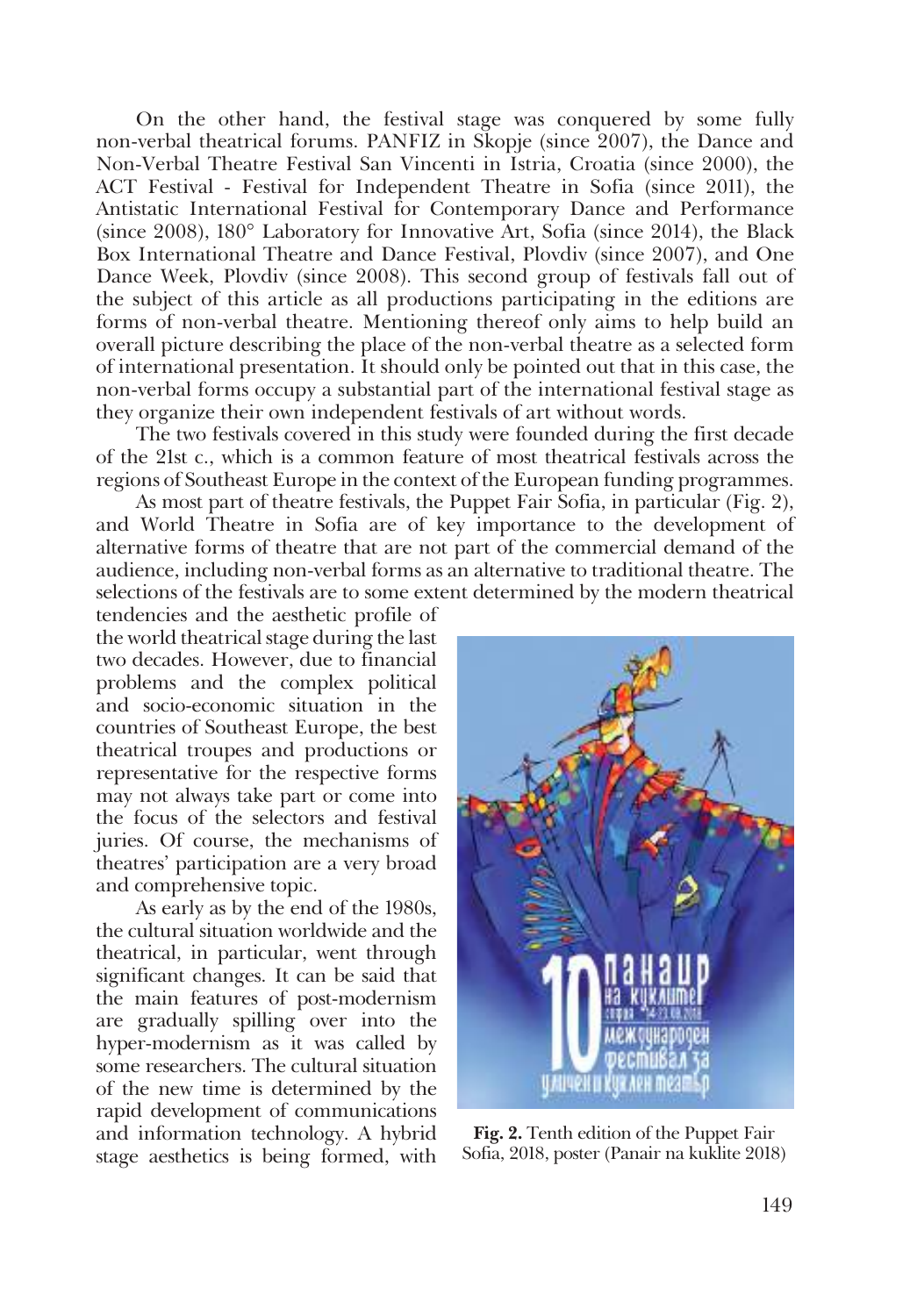mixing of themes, images, means of expression and techniques from the long history of the performing arts in Europe. A new hybrid theatrical language and new hybrid genres such as theatre versus place, visual drama, theatrical installation, visual performance, cyber-performance, etc. are emerging (Nikolova 2007, 92-94). Many of these new hybrid genres rely solely on non-verbal communication. This situation predetermines to some extent the theatrical festival picture, as the trend affects to varying degrees the specific theatre festivals. There is an expansion of the boundaries of the theatre and the accession of other arts to it, as well as the active participation of non-verbal forms such as dance theatre, visual theatre, shadow theatre and others in the productions presented on the festival stages. The multilayered festival model, which involves the inclusion of diverse in nature events, theatrical forms, styles, genres and themes, as well as going beyond genre models, is typical of the studied festivals and allows attracting both mass and elite audiences. This is how the boundaries between "high" and mass art are erased and theatrical forums become a kind of hybrids, providing the largest possible audience. This tendency may be seen mainly at the festival Puppet Fair Sofia, but it may also be found at the World Theatre in Sofia. Moreover, public is attracted by some additional events targeting both theatre-lovers and professionals and students studying arts: discussion meetings, workshops with the audience, training programmes for students and professionals from the theatrical circles, conversations with the teams of the performances, screenings, etc. Critics, writers, journalists and researchers are also attracted, which gives room for development in the field of research, which, however, is still weakly affected, especially as regards non-verbal theatre.

The symbiosis between the different traditions is also characteristic of the two forums. The concepts of the performances from the different editions are based both on modern reading, innovative forms and approaches to classical works, as well as on entirely original theatrical products. The expansion of the boundaries of theatricality in contemporary dance and ballet, as well as in contemporary circus, is also present in the models of festivals. The methods follow, on the one hand, the traditional work with drama and on the other - new spectacular and virtuoso approaches, which lead mainly to emotional and sensory experiences and free interpretation, characteristic mainly of non-verbal theatrical forms.

Festivals similar to traditional fairs are a modern platform for demonstration, strengthening of identity and inclusion in the community. In recent decades, they have also been a universal tool for promoting the regions (Kutin 2018). The selection of non-verbal productions as part of the trends of festival theatre programmes in the region could show to some extent the attitude of festival representatives in the region to this type of contemporary theatre, as well as determine the identity and preferences of theatre and the theatre community itself regarding the style, genre and new forms of theatre.

#### **Puppet Fair Sofia**

Puppet Fair Sofia is a biennial and is held every two years. The eleventh edition due in 2020 did not take place because of the epidemic situation worldwide. The festival was awarded by the International Jury of the platform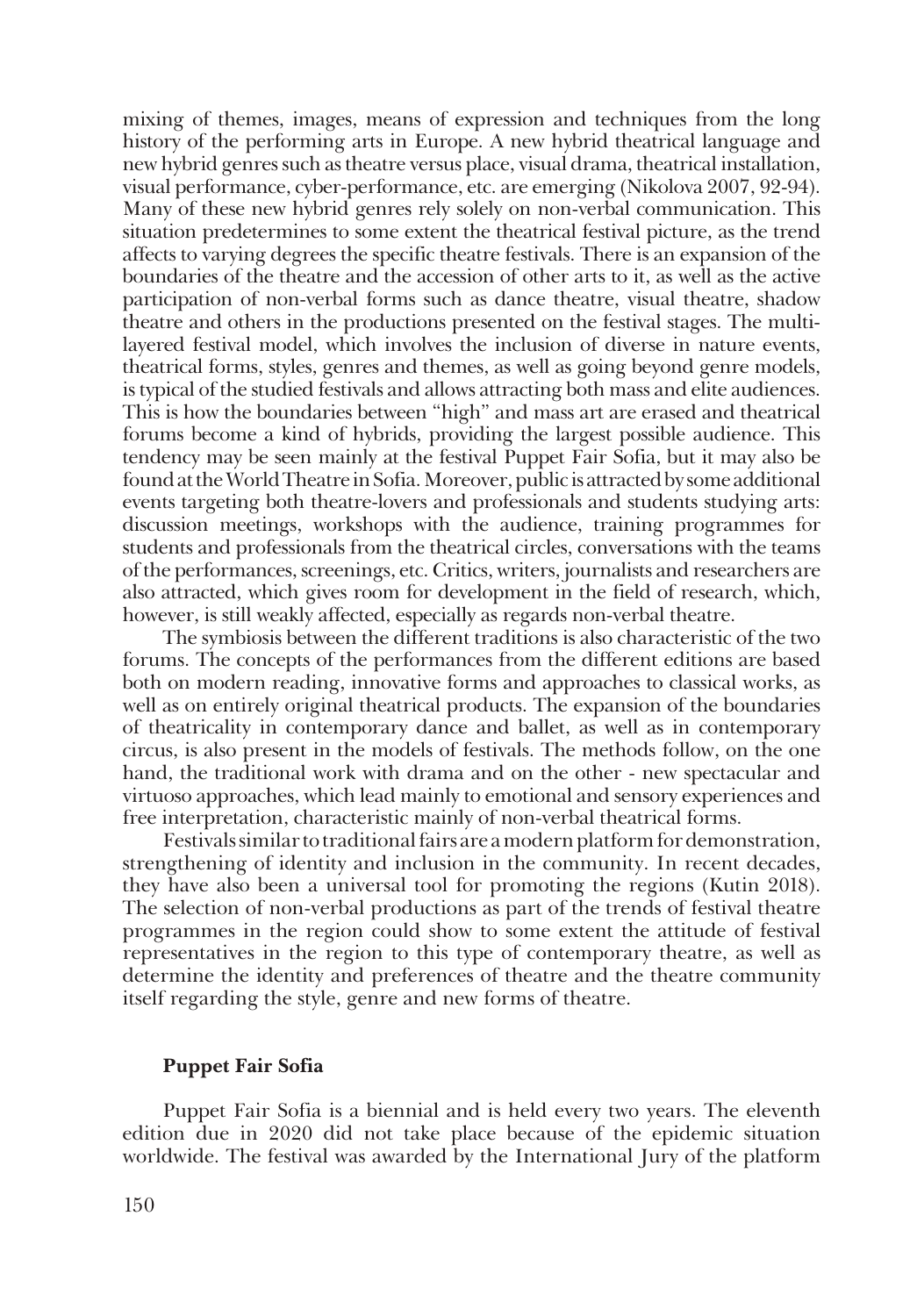EFFE (Europe for Festivals, Festivals for Europe) taking the EFFE LABEL 2017-2018. It was an acknowledgement that the Puppet Fair Sofia was ranked amongst the best European festivals (Mezhdunaroden festival 2018).

The first edition of the Puppet Fair Sofia, which started in 2002 as a national festival, featured participation of only Bulgarian state, municipal or private troupes. Non-verbal theatre had a poor participation, mainly in the form of street theatre, such as e.g. the show of the *Zhar* [Embers] Theatre - Sofia *Pantomime/animation*, directed by Elena Pap and Plamen Georgiev. In addition, the productions used to target children and young people, which has changed since 2006, when performances for adults started, along with family performances suitable for all ages.

The second and the third editions aimed at stimulating, some closer contacts with colleagues from Southeast Europe *inter alia*, and this was why the agenda was complemented by troupes from Macedonia, Turkey, Serbia, Greece and Montenegro. After 2004 appeared a tendency to include more and more international participants from Western Europe, Japan, China, Russia, South Korea, Uruguay, Israel, etc., aiming to develop some closer contacts with professional communities from various countries. Agendas can feature some titles of non-verbal productions and here is a list of a small part of them: *The Emperor of the Monkeys*, directed by Milcho Milchev, Sofia Mime Theatre, Bulgaria (2004); *Mime Animation and Nail Art*, *Zhar* [Embers] Theatre and Theatre *Tsvete* [Flower], Bulgaria (2004); *The Music in My Hands*, produced by Prof. Dora Ruskova, Puppet Theatre NATFA (National Academy of Theatre and Film Arts), Bulgaria (2004) (Fig. 3); *Aya and Jirokishi, The Wolf*, Traditional Japanese



**Fig. 3.** *The Music in My Hands*, produced by Prof. Dora Ruskova, Puppet Theatre NATFA (National Academy of Theatre and Film Arts), Puppet Fair Sofia, 2004 (Muzikata v moite ratse 2004)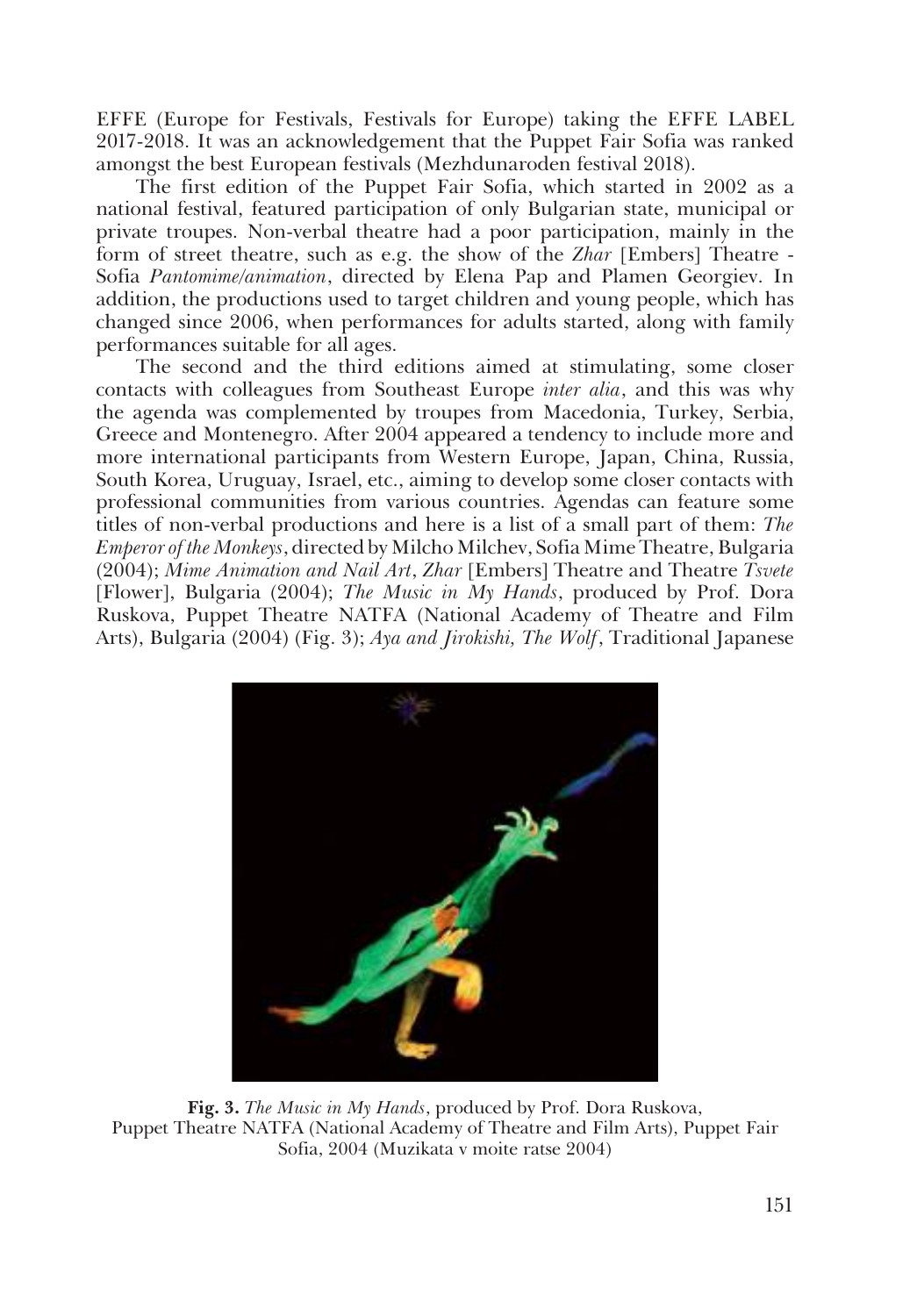Variety, original story by Shiro Yadama, directed by Machiko Watanabe, Puppet Theatre Puk, Japan (2004); *Ugly Duckling*, directed by Biljana Vujovic, Poszoriste Lutaka Nis, Serbia and Montenegro (2004); *Fasoulis*, one man show by Stathis Markopoulos, Ayusaya! Puppet Company, Greece (2004); *The Adventures of Mr. Punch*, Konrad Fredericks, England (2006); *Poetical Circus*, directed by Marco Griniani and Frederica Rucola, Girovago & Rondella Family Theatre, Italy (2006); *The Metal Max*, directed by Bojan Baric, "Pinocchio" Puppet Theatre, Serbia (2006); *Poemes Visuals*, directed by Jordi Bertran, Companyia Jordi Bertran, Spain (2006); *The Great Sage Equalling Heaven*, directed by Zhou Di, China National Theatre, China (2006); *The Round People - One Torn Off Piece of Philosophy*, directed by Jorg Baesecke, The Paper Theatre, Nurnberg, Germany (2006); *Samodiv Motives* - folklore street moulds show, Theatre *Tsvete* [Flower], Bulgaria (2008); *Dance Drum(s)*, directed by Christian Kobulka and Mariola Ordak-Kaszorovska, Theatre of Puppet and Actor, Poland (2008); *Mozart Prеposteroso*, directed by John Movat, Nola Rae - Mime Theatre, England (2008); *Street March*, Flag bearers-acrobats, Italy (2008); *The Madness of the Day*, Helix Street Theatre, Greece (2008); *Morning Star*, directed by Paul Norton, Duda Paiva Company, Netherlands (2008); *Have Fun, You Can*, directed by Alvaro Ramirez, Circus Enti, Uruguay (2010); *NON+*, directed by Christos Kaukis and Marion Renard, Eekuipoiz, France, Greece (2010); *The Insect*, Theatre of Fire and Shadows "Faerter", Bulgaria (2010); *Puppet Town*, directed by Yong Suk Cho, Puppet Theatre Hyundai, South Korea (2010); *Snow White*, directed by Eva Viktoria Nagy and Janko Schneider, Puppet Theatre Bobita, Hungary (2010); *On the Edge*, author's performance of Stefania Georgieva, Hristo Takov and Kamen Marin, Atom Theatre, Bulgaria (2012); *Laila*, author's project by Martina Maurič Lazar and Grigor Lorenzi, Puppet Theatre Ljubljana, Slovenia (2012); *Holy*, directed by Duda Paiva, Sofia Puppet Theatre, Bulgaria (2012); *The Strongman*, directed by Fabrice Bison, Bash Street Theatre, England (2012); *Anima Alegra*, *Zhar* [Embers] Theatre, Bulgaria (2012); *Endless Dreams*, directed by Bonyo Lungov, Maya Encheva and Konstantin Karakostov, *Krastyo Sarafov* National Academy of Theatre and Film Arts, Bulgaria (2012); *Tabula Rosa*, directed by Evgenia Tichlia, "Hop Signor Puppet" Theatre, Greece (2014); *Talita Kum*, directed by Marco Ferro, "Riserva Canini" Theatre, Italy (2014); *Georges Melies' Last Trick*, directed by Jiri Havelka, Theatre "Drak", Czech Republic (2014); *Deployment*, directed by Margarita Blush, N/A Connecticut, USA (2016); *Departure*, Cie Tac O Tac, France (2016); *Gran panico al bazaar* - a circus variety show, directed by Giovanni Dispensa, Circo Paniko, Italy (2016); *Feel the Fire*, *Zhar* [Embers] Theatre, Bulgaria (2016); *The Little Blue and the Little Yellow*, directed by Miha Golob, Maribor Puppet Theatre, Slovenia (2016); *Plastic Heroes*, authored by Ariel Doron, Israel (2016); *Allegro ma non troppo*, directed by José Antonio Puchades and Julieta Gascón, Zero en Conducta, Spain (2016); *Smile!* - a visual show for babies aged under 3, directed by Maria Banova, Sofia Puppet Theatre, Bulgaria (2016), etc. (Arhiv na panair na kuklite).

The tendency toward an increase of international participation in the programmes of the editions remained until the last edition in 2018, where the most international troupes took part in comparison with previous years. Non-verbal performances would make the basis of the festival's agenda.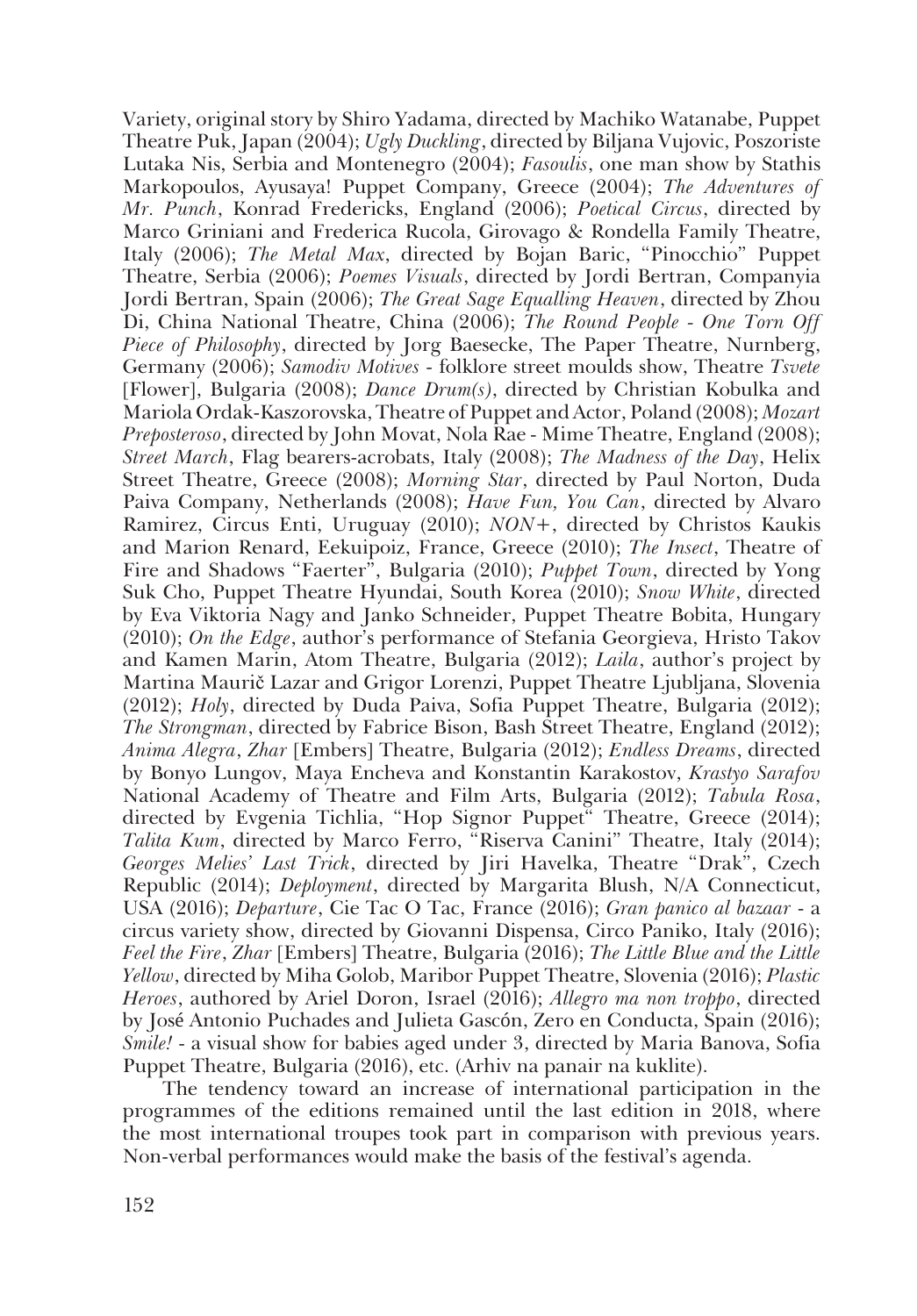September 2018 saw the tenth anniversary edition of the International Festival of Street and Puppet Theatre, the Puppet Fair Sofia, involving theatre troupes from Japan, Italy, Spain, Israel, Great Britain, France, Hungary, the Netherlands, Poland, Croatia, Russia and Bulgaria. The programme included over 40 events, including theatre performances for children and adults, street theatre, street show, clowning, acrobatics, pantomime, street musicians and a number of side events - exhibition, professionals' meetings and workshops, master classes, seminars and more.

Here are listed some of the non-verbal performances, including street theatre and street show, that took part in the tenth edition of the festival: *Dinosaurs* - a street show directed by Tonny Aerts and Hesther Melief, Close-Act Theatre (Netherlands); *Giraffe*, directed by Evgenia Tsichlia and Thanos Sioris, Hop Signor Puppet Theatre (Greece) (Fig. 4); *The Piece*, directed by Vesselin Boydev, State Puppet Theatre Burgas (Bulgaria); *Luminous Drummers* - street show, Moz Drums (France); *A Game of Imagination*, directed by Bonyo Lungov and Konstantin Karakostov, Sofia Puppet Theatre (Bulgaria); *Clowns at Large*, author's show of Leonardo Adorni, Jacopo Maria Bianchini and Alessandro Mori, Teatro Necessario (Italy); *Monsters*, directed by Duda Paiva, Duda Paiva Company (Netherlands); *The Night of the White Horses* - a street performance, authored by Elena Pap and Plamen Georgiev, *Zhar* [Embers] Theatre (Bulgaria); *Equilibrio*, a street show, Riccardo Rosato (Italy); *Bellevue Hotel*, directed by Bec Applebee, Bash Street Theatre (England); *Snail Shell*, directed by Agnes Kiszely, Ciroka Puppet Theatre (Hungary); *Tiny Ocean*, authored by Liat Shabtai and Maayan Resnick, The Train Theatre (Israel); *Visual Poems*, authored by Jordi Bertan, Jordi Bertan Company (Spain) (X Mezhdunaroden festival za ulichen i kuklen teatar 2018).



**Fig. 4** *Giraffe*, directed by Evgenia Tsichlia and Thanos Sioris, Hop Signor Puppet Theatre (Greece), Puppet Fair Sofia, 2018 (Zhiraf 2018)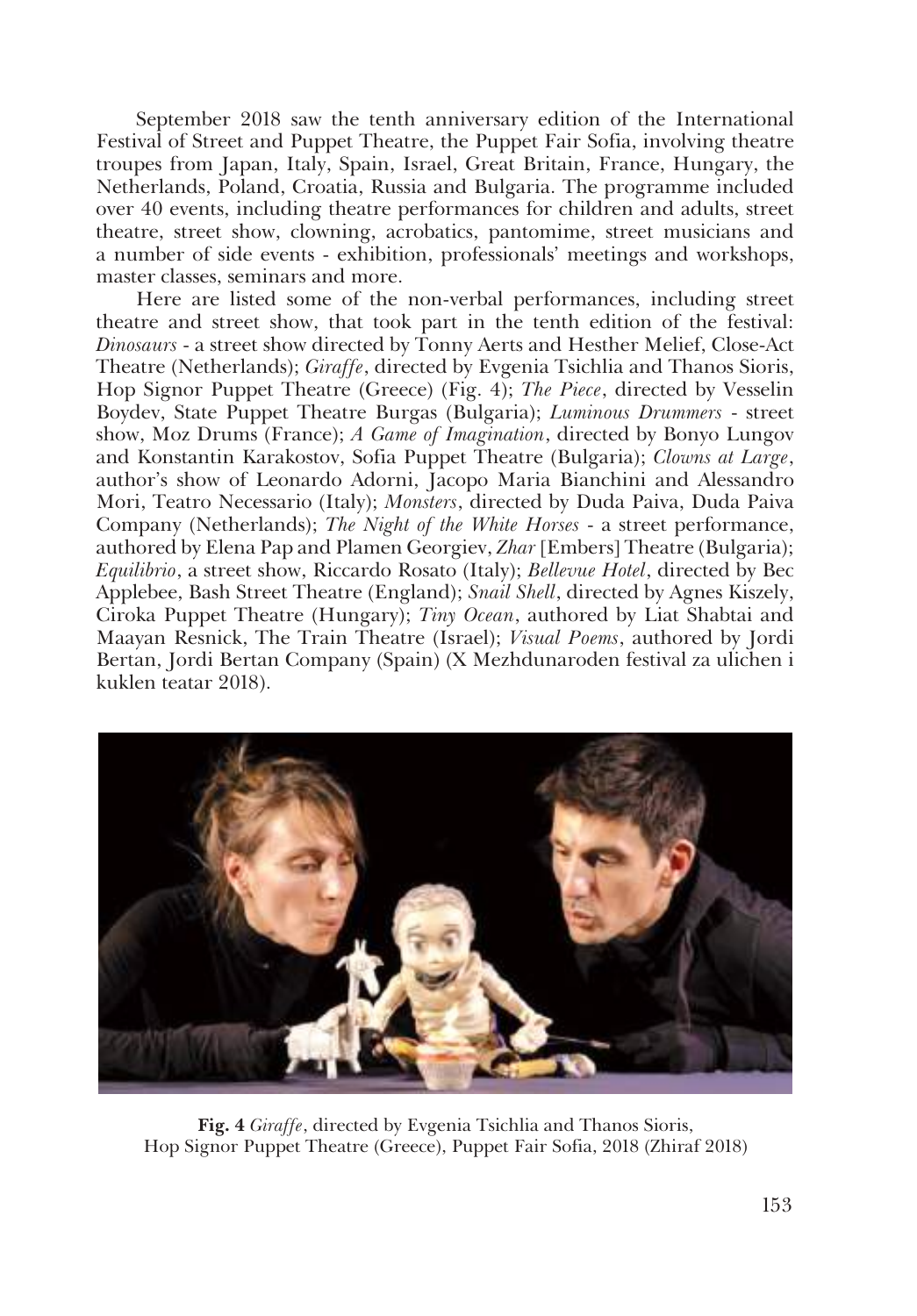The troupes that took part in the Puppet Fair Sofia would hardly ever prefer to use subtitles and looked for solutions to overcome the language barrier in non-verbal performances, because the Puppet Fair Sofia has a predominantly children's audience, including audiences under 6 years of age. Another reason for the priority presentation of non-verbal performances would be that a large part of the festival programme is presented on the street and square, which are suitable mainly for non-verbal performances. Most of them would be precisely street-and-square performances and shows. In the documentary of the Bulgarian National Television, dedicated to the sixth edition of the Puppet Fair Sofia, the director of *Invisible Cities* Antonis Koutroumpis from the Plefsis Theatre, Greece, said about his troupe that they would stage their performances both at the theatre and in the streets. He also added that his performance was created to a text after the idea of the Italian writer Italo Calvino; nevertheless, that was a theatre without words: "This is a theatre of the body. Without words. That is how it is understandable to everyone, who walks down the street" (Panair na kuklite 2010). Nonetheless, non-verbal performances at the theatrical stage would also predominate over the verbal ones. The festival is a good example of syncretism of a number of different forms of theatre where the predominant combination would be of forms of puppet and non-verbal theatre (including the shadow theatre, theatre of objects, pantomime, dance theatre, physical theatre), as well as forms of some other arts such as the art of the circus, acrobatics, juggling, visual effects, fire show, etc., leading to some better options both for the artists and from a perspective of perception by and accessibility to the public.

#### **World Theatre in Sofia**

World Theatre in Sofia is a platform for the presentation of international theatre and dance productions, which the Via Fest Foundation has been organizing together with the Sofia Municipality since 2007. It strives to show the Sofia audience leading names and trends in theatre around the world. This platform's selection includes events from the programme of the *Varna Summer* International Theatre Festival, but sometimes performances invited specifically for the World Theatre in Sofia. While its schedule is programmed each June, some individual projects may also be performed out of this time framework. Since 2011, this platform has made part of City of Sofia's cultural events calendar (Svetoven teatar v Sofia za platformata).

The editions of this platform would advance shows with quite varied theatrical aesthetics, with an emphasis on dance theatre, among many. Classical plays would be staged based on a modern reading, as the latter could be both verbal and non-verbal.

The archives of the festival (Svetoven teatar v Sofia arhiv) may reveal a number of productions based on non-verbal theatrical forms: *In the Dust*, choreography by Tamsin Fitzgerald, Tom Dale and Freddie Opoku-Addaie, 2 Faced Dance Company, England (2011) (Fig. 5); *Grasping the Floor with the Back of my Head*, Mute Company, Denmark (2011); *L'Aprés*, directed by Raimund Hoghe, Germany (2012); *Return*, choreography by Chevi Muraday, Losdedae, Spain (2013); *Abstand*,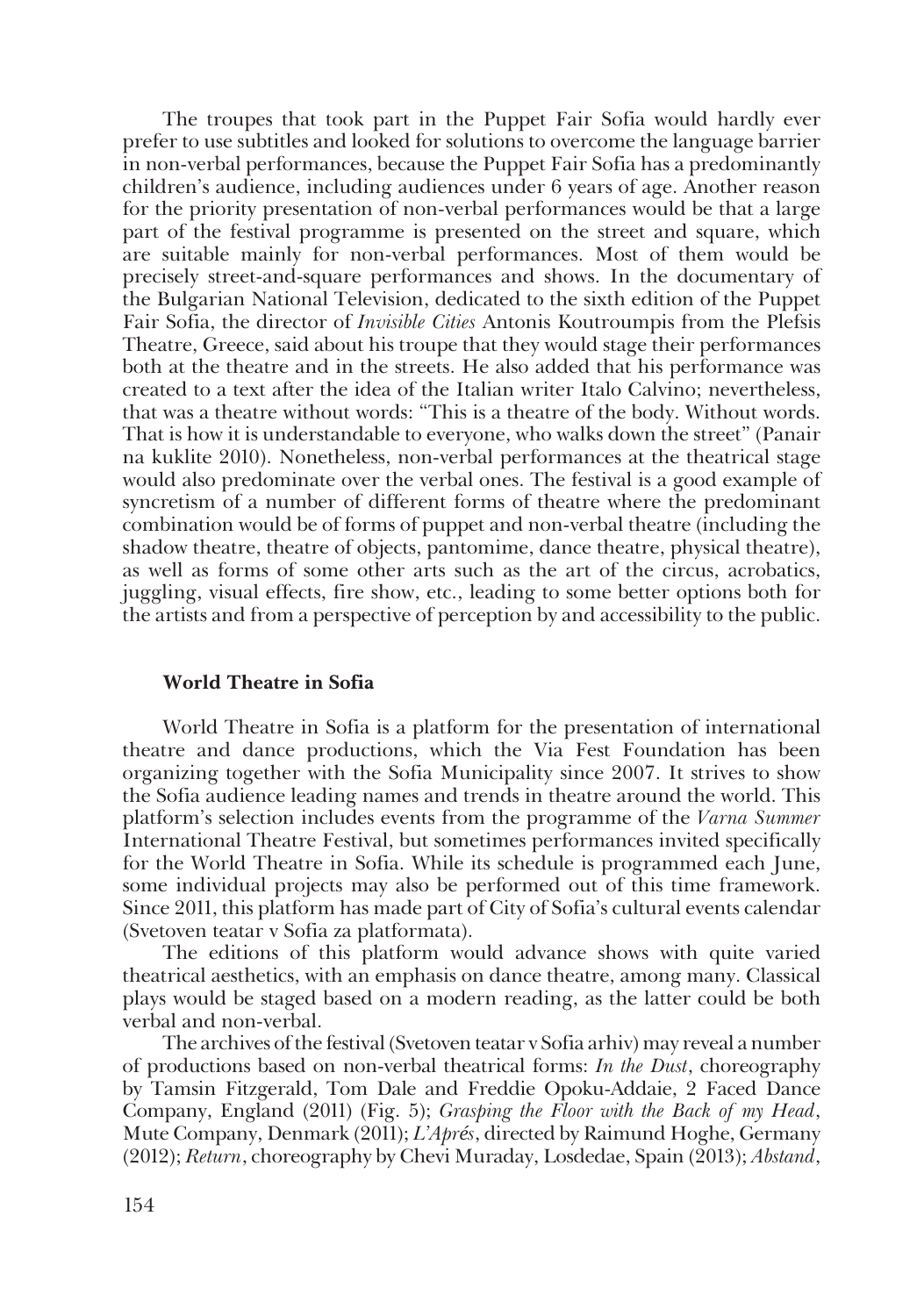choreography by Luis Marrafa, Marrafa VZW, Belgium (2015); *Lebensraum*, Stichting Pels/Jakop Ahlbom, Netherlands (2015) (Fig. 6); *Home*, choreography by Luis Marrafa, Marrafa VZW, Belgium (2016); *Prelude to the Afternoon of a Faun*, choreography by Marie Chouinard, Compagnie Marie Chouinard, Canada (2016); *Desplante*, a flamenco show by Eduardo Guerrero, Spain (2017); *Autarcie (...)*, choreography by Anne Nguyen, par Terre / Anne Nguyen Dance Company, France (2017); *The Loser(s)*, Losers Cirque Company, Czech Republic (2018); *Circeo*, choreography by Fabrizio Favale, Le Supplici, Italy (2018); *Dandelion*, directed by Hannes Langolf and Ermira Goro, Onassis Cultural Centre, Greece (2019); *The Generosity of Dorcas*, directed and choreographed by Jan Febre, Troubleyn/Jan Febre Company, Belgium (2019) and others. The archives at the festival's website from 2007 through to 2010 are in a process of updating.

The reviewed editions of the festival from 2011 and through to 2019 would reveal clearly that non-verbal theatrical forms have gained an equal ground at the stage of this international platform if compared with the verbal shows. The productions are part of the global trends of physical theatre, dance theatre and new alternatives to conventional theatre, such as digital theatre, contemporary circus and complex theatre, combining speech, traditional and contemporary theatre techniques, and outline the aesthetic profile of the European stage over the past



**Fig. 5.** *In the Dust*, choreography by Tamsin Fitzgerald, Tom Dale, Freddie Opoku-Addaie, 2 Faced Dance Company, England, World Theatre in Sofia, 2011 (Plamenov 2011)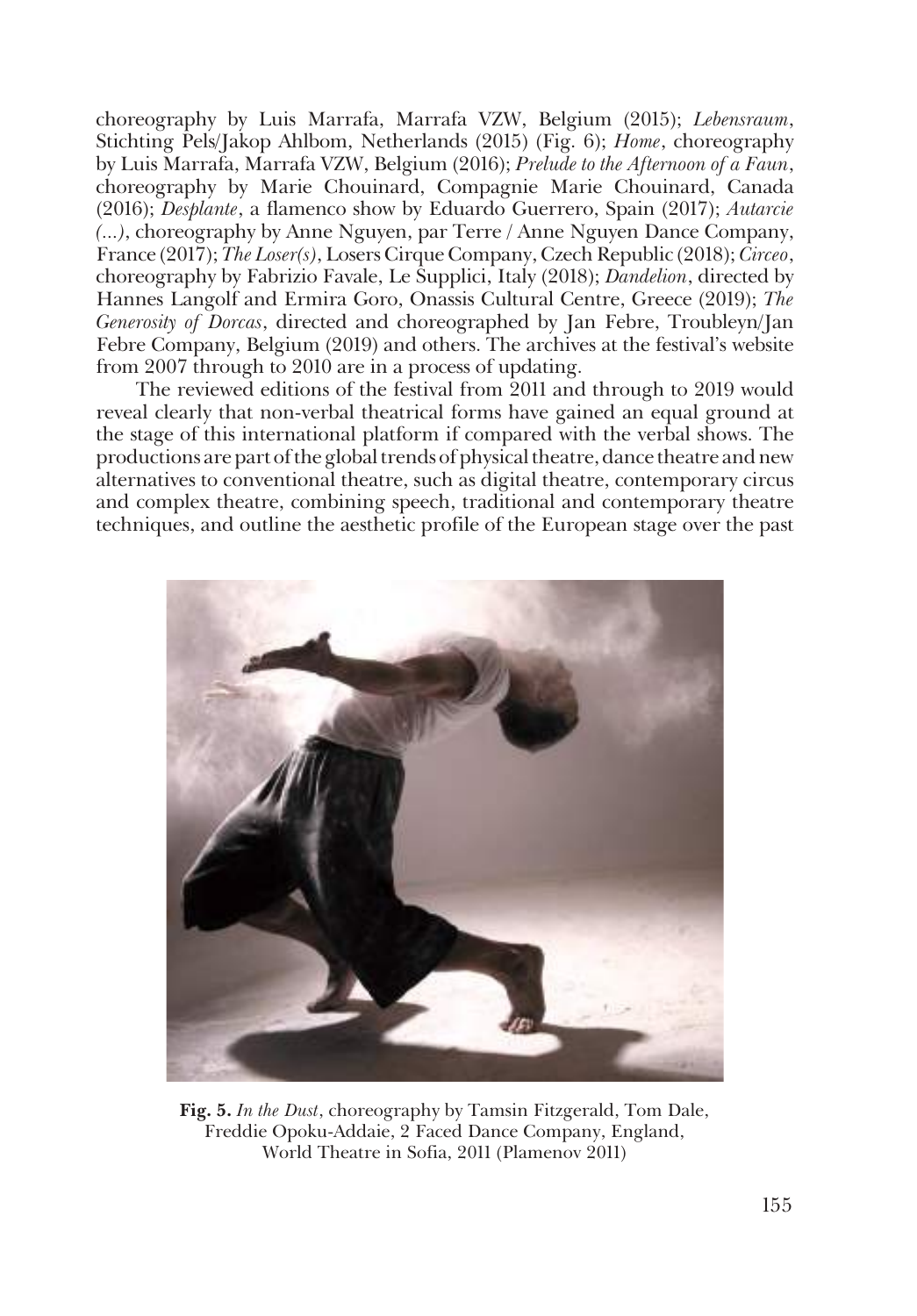

**Fig. 6.** *Lebensraum*, Stichting Pels/Jakop Ahlbom, Netherlands, World Theatre in Sofia, 2015 (Holandski spektakal 2015)

two decades. Theatrical formations, as well as their choreographers and directors in particular, have won international awards and have participated in renowned international platforms. Experimental and innovative theatre, including dance theatre, which at the beginning of the first decade of the 21st century was unknown to the Sofia audience, has been a priority of the festival's selection. "The idea is to highlight some artistic achievements in these programmes, while showing some trends in European and world stages. So we always make sure that the mosaic of performances is different", said theatre expert Assen Terziev, general coordinator of World Theatre in Sofia (Terziev 2014).

It is noteworthy, however, that the representatives of this type of theatrical form would be mainly from Western Europe, with the only participant from Southeast Europe being the Greek troupe. Bulgarian participants with non-verbal productions have been completely absent.

### **Conclusion**

Despite some differences in the profiles of the two studied festivals such as thematic, artistic and aesthetic orientation, the year of first edition, the number of editions and frequency, the scale, partnerships, method of financing, criteria and regulations for shaping the programmes, age of the audience, the analysis of the festival repertoires clearly shows that the non-verbal theatrical forms would occupy a significant part of the festival programmes of two of the largest and most established international festivals across Southeast Europe: Puppet Fair Sofia and World Theatre in Sofia.

Non-verbal theatre belongs to the worldwide trends towards searching of new means of expression and non-standard forms of both reading of classical texts and creating modern authors' works. In this sense, while the forms are not leading in themselves during the selections, they are a reflection of the avantgarde in world theatrical art, the aesthetic and artistic pursuits of artists and modern forms and currents of modern times.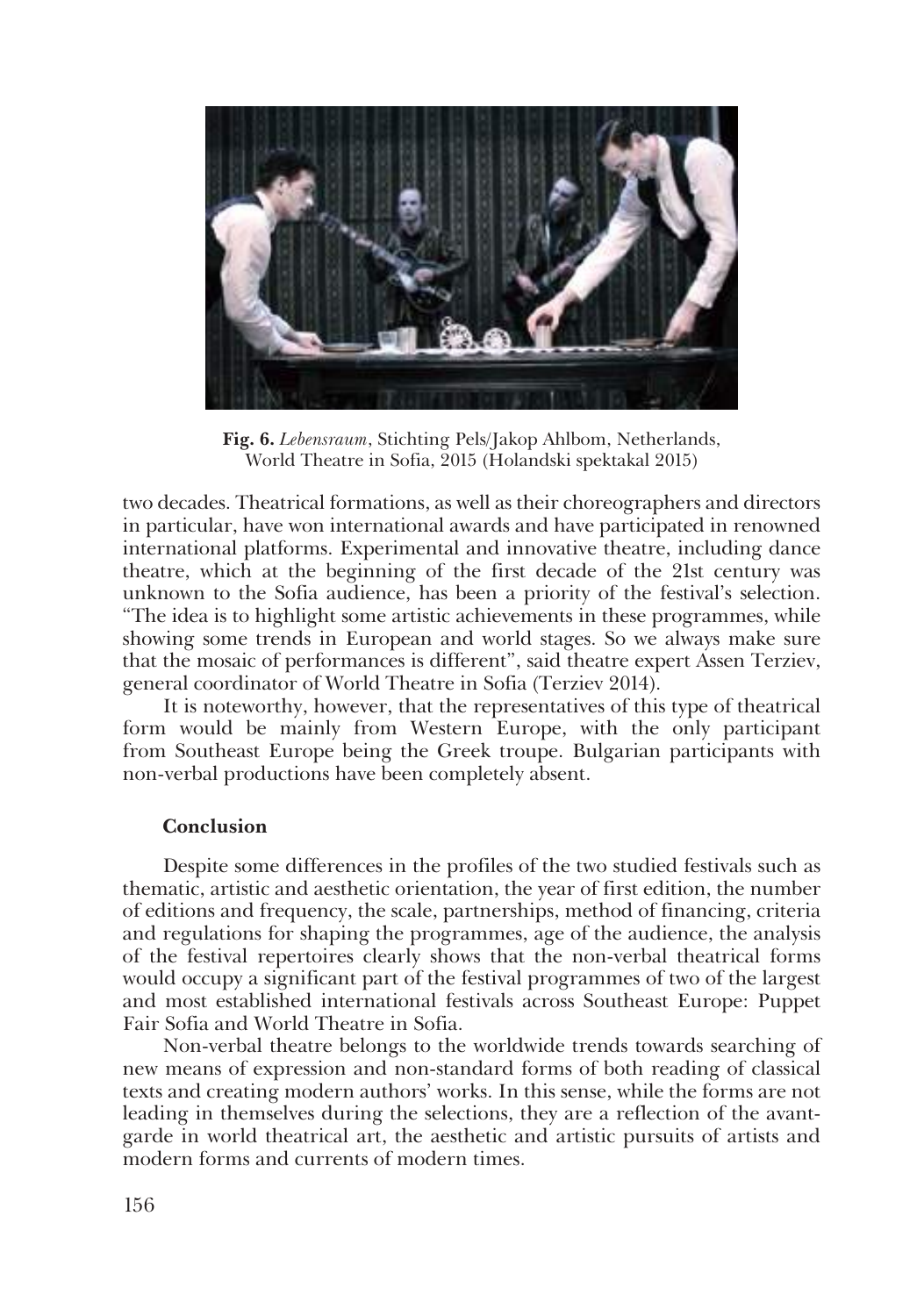The universal form of non-verbal communication is at the heart of theatrical attempts to reach a wider audience. Due to their international character and foreign language audience, the participants of the festivals consciously and urgently seek universal communication models in order to overcome the language barrier and cultural differences. In this context, local participants would often rely mainly on the word, as they have an audience that understands their language, as in the Puppet Fair Sofia, and non-verbal means would be used rather by visiting foreign festival representatives.

The tendencies are towards wider inclusion of non-verbal forms in the editions of the festivals from their foundation until 2019. Participation with non-verbal productions would mainly be taken by formations and theatres from Western Europe, as far as the World Theatre in Sofia festival is concerned. However, the programme of the Puppet Fair Sofia, in addition to participants from Western Europe, Asia and America, would regularly include theatre without words from countries in Southeast Europe such as Bulgaria and Greece. While both festivals rely on innovative creative content and productions, combining different contemporary stage forms, this would not exclude the identity and traditions of the various participating countries. There is a tendency towards an increasingly widespread presentation of forms of post-modernism, including technology, multimedia and installations. Of course, classic forms as well as pure forms of non-verbal theatre such as pantomime, dance theatre, shadow theatre would also be present in the programmes. Non-verbal theatre is widely used in the editions of the Puppet Fair Sofia, and in addition to a combination of puppet theatre and pantomime, a particularly large percentage of non-verbal performances would be street-and-square oriented. Some ways were sought to eliminate the language barrier in the shows making part of the editions of the Puppet Fair Sofia and this would be prompted by the fact that the audience would be mostly children. While the World Theatre in Sofia is oriented mainly to names and new forms of theatre, which would already be established on the world stage, the Puppet Fair Sofia is searching a rich repertoire, entertainment and spectacularity, which is why, as says the head of the festival Kiryakos Argyropoulos, it has the nature of a fair.

The analysis of two festivals of different nature and characteristics, leading to similar results, shows that non-verbal theatrical forms have an important role and place on the stage of international theatre festivals as part of global trends in contemporary theatre.

#### **References**

- **Arhiv na panair na kuklite:** Архив на "Панаир на куклите". В: Столичен куклен театър. (Arhiv na "Panair na kuklite". - V: Stolichen kuklen teatar.) Available from: http://sofiapuppet.com/festival.php?P=25 [Accessed: 30 March 2021].
- **Doncheva 2021:** Г. Дончева. Солунският кинофестивал: история, предизвикателства и метаморфози. София, 2021. (G. Doncheva. Solunskiyat kinofestival: istoriya, predizvikatelstva i metamorfozi. Sofia, 2021.)
- **Holandski spektakal 2015:** Холандски спектакъл в Сатирата. В: Theatre.art. bg, 25.05.2015 (Holandski spektakal v Satirata. - V: Theatre.art.bg, 25.05.2015.)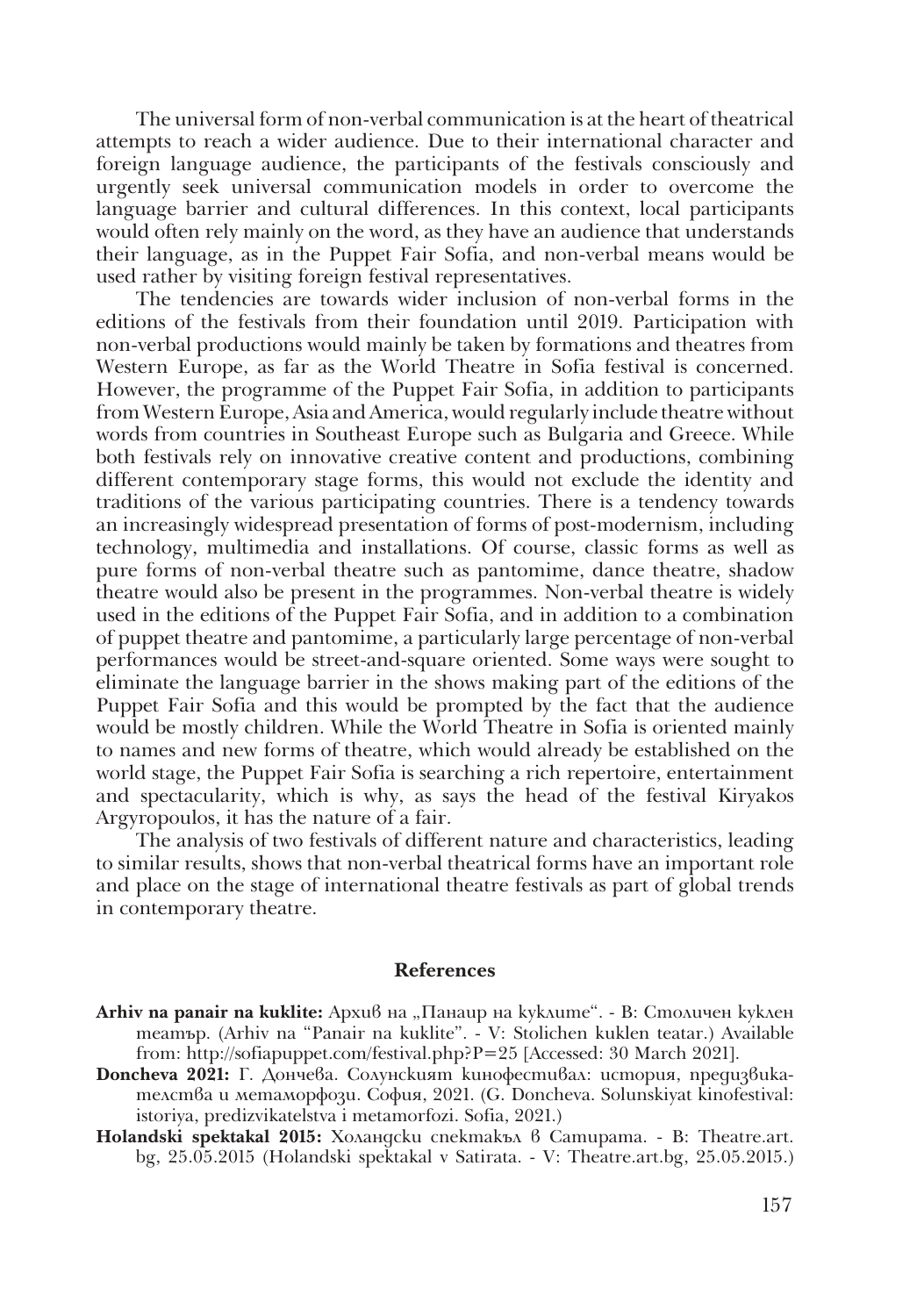Available from: https://theatre.art.bg/novina.php?news\_id=4198&city=20 [Accessed: 5 May 2021].

- **Jordanov 2013:** Н. Йорданов. Фестивалите на изкуствата между глобалния арт пазар и локалната културна идентичност. - Публични политики, 4, 2013, 1, 35-41. (N. Jordanov. Festivalite na izkustvata - mezhdu globalniya art pazar i lokalnata kulturna identichnost. - Publichni politiki, 4, 2013, 1, 35-41.)
- **Kutin 2004:** Л. Кутин. Фестивалът като феномен на художествената култура. Варна, Сталкер. (L. Kutin. Festivalat kato fenomen na hudozhestvenata kultura. Varna, Stalker.)
- **Kutin 2014:** Л. Кутин. Българските фестивали категории и системи за оценка. София, Авангард Прима. (L. Kutin. Balgarskite festivali - kategorii i sistemi za otsenka. Sofia, Avangard Prima.)
- **Kutin 2018:** Л. Кутин. Светът на фестивалите. Теория и практика на художествените празници. -  $S$  $\alpha$ м, e-списание в областта на хуманитаристиката ХX-ХХI в., 6, 2018, 11. (L. Kutin. Svetat na festivalite. Teoriya i praktika na hudozhestvenite praznitsi. - Dzyalo, e-spisanie v oblastta na humanitaristikata ХX-ХХI v., 6, 2018, 11.) Available from: http://www.abcdar.com/magazine/XI/Kutin\_1314-9067\_XI.pdf [Accessed: 28 March 2021].
- **Mezhdunaroden festival 2018:** Х Международен фестивал за уличен и куклен театър "Панаир на куклите" 2018. - Културни новини, 12.09.2018. (X Mezhdunaroden festival za ulichen i kuklen teatar "Panair na kuklite" 2018. - Kulturni novini, 12.09.2018.) Available from: https://kulturni-novini.info/sections/11/news/28196-h-mezhdunarodenfestival-za-ulichen-i-kuklen-teatar-panair-na-kuklite [Accessed: 30 March 2021].
- Muzikata v moite ratse 2004: "Музиката в моите ръце". Постановки. Куклен театър НАТФИЗ. Дора Рускова. - В: Тheatre.art.bg ("Muzikata v moite ratse". Postanovki. Kuklen teatar NATFIZ. Dora Ruskova. - V: Тheatre.art.bg) Available from: https:// theatre.art.bg/музиката-в-моите-ръце\_769\_18\_20 [Accessed: 5 May 2021].
- **Nikolova 2001:** К. Николова. Тялото и пространството. Първо издание на Балканска танцова платформа. - Литературен вестник, 43, 19-31.12.2001. (K. Nikolova. Tyaloto i prostranstvoto. Parvo izdanie na Balkanska tantsova platforma. - Literaturen vestnik, 43, 19-31.12.2001.) Available from: https://www. slovo.bg/old/litvestnik/143/lv0143022.htm [Accessed: 29 March 2021].
- **Nikolova 2007:** К. Николова. Театърът на границата на XX и XXI век. София, 2007. (K. Nikolova. Teatarat na granitsata na XX i XXI vek. Sofia, 2007.)
- **Nikolova 2013:** К. Николова. Българският театър след 1989 и новата британска драма. София, 2013. (K. Nikolova. Balgarskiyat teatar sled 1989 i novata britanska drama. Sofia, 1913.)
- **Panair na kuklite 2010:** Панаир на куклите 2010, режисьор Ваня Иванова, документален филм на БНТ, посветен на 6-то издание на Международен фестивал "Панаир на куклите". (Panair na kuklite 2010, rezhisyor Vanya Ivanova, dokumentalen film na BNT, posveten na 6-to izdanie na Mezhdunaroden festival "Panair na kuklite".) Available from: https://www.youtube.com/ watch?v=U4OinBzkrYM&t=286s [Accessed: 31 March 2021].
- **Panair na kuklite 2018:** Панаир на куклите 2018 София. Куклен театър Благоевград бе избран за участие в десетия международен фестивал за уличен и куклен театър "ПАНАИР НА КУКЛИТЕ" 2018 с представлението "Приказните разказвачи". - В: Тheatre.art.bg, 28.09.2018. (Panair na kuklite 2018 Sofia. Kuklen teatar Blagoevgrad be izbran za uchastie v desetiya mezhdunaroden festival za ulichen i kuklen teatar "PANAIR NA KUKLITE" 2018 s predstavlenieto "Prikaznite razkazvachi". - In: Theatre.art.bg, 28.09.2018.) Available from: https://theatre.art. bg/novina.php?news\_id=6750&city=25# [Accessed: 5 May 2021].